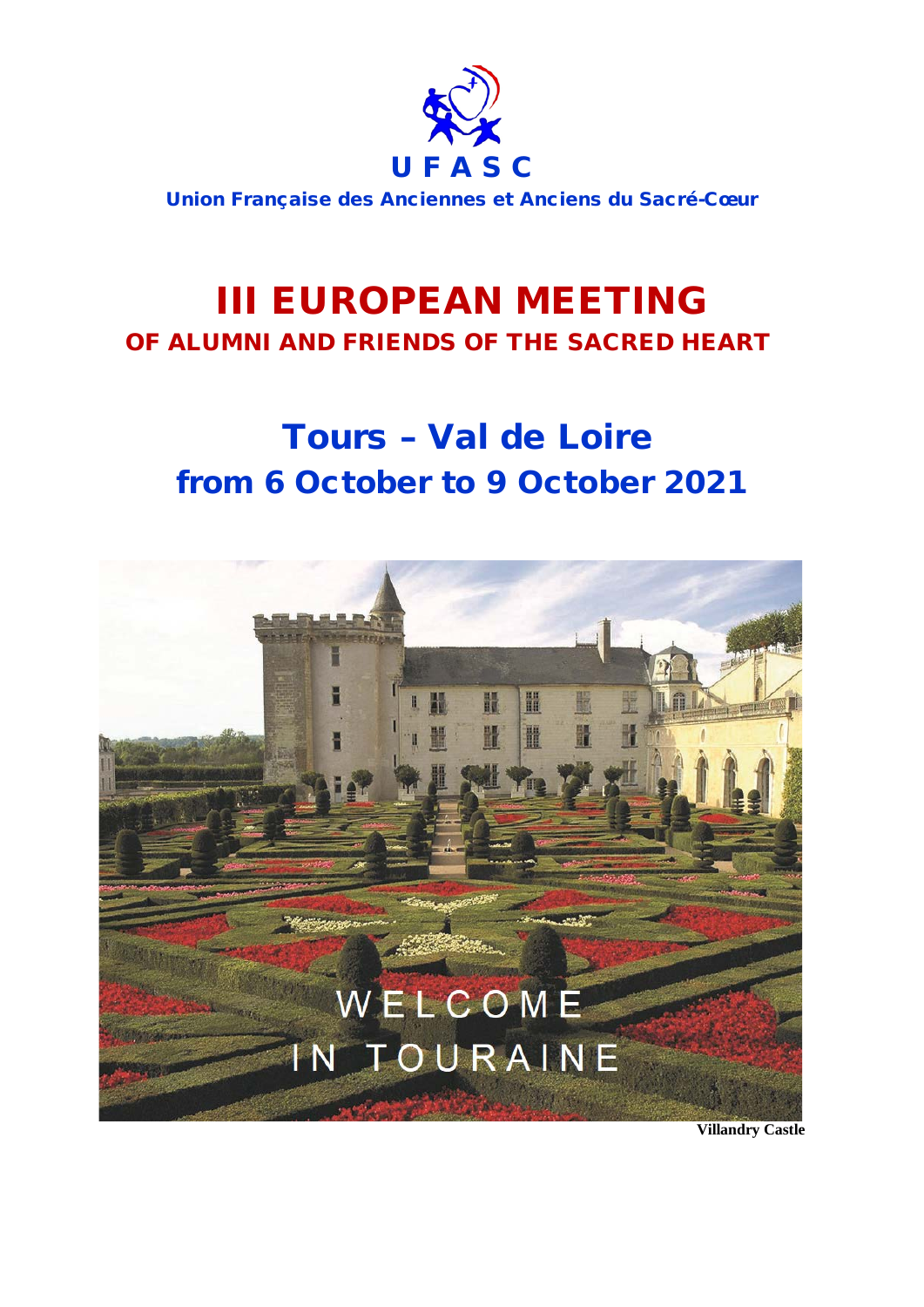

### **WEDNESDAY 6 OCTOBER 2021**

. Arrival of participants and launch of the meeting from 9.30 a.m. at the Maison Saint-Ambroise, 13 rue des Ursulines-37000 Tours (next to the Basilique Saint-Martin)

- . Lunch on site
- . 2.30 p.m: Departure by bus for the **Abbey of Marmoutier,** an establishment of the Sacred Heart under tutelage
- . 3 pm: Visit of the place proposed by the young people,
- . 5 pm: Mass in the chapel
- . 6/7.30 pm: Aperitif with the young people offered by the school.
- . Dinner at the Maison Saint-Ambroise and free time

### **THURSDAY 7 OCTOBER 2021**

- . Assembly at the Maison Saint-Ambroise
- . Lunch in a restaurant in Amboise
- . Visit to the **castle of Amboise**
- . Visit to **castle of Chenonceau**
- . Dinner at the Maison Saint-Ambroise and free time

### **FRIDAY 8 OCTOBER 2021**

- . Short working meeting Maison Saint-Ambroise
- . 11 am: Departure by coach and lunch at Fontevrault
- . Visit of the beautiful **Fontevrault Abbey**
- . Return to Tours and free time to change
- . 4.30 pm: Departure by coach to the **castle of Villandry**
- . 5-6.30 pm: visit of the gardens of Villandry (bring walking shoes for the visit of the garden)
- . 7 pm: Cocktail
- . 8 pm: **Gala dinner** in the Orangery of the castle

### **SATURDAY 9 OCTOBER 2021**

. Farewell and departure. (Possibility to visit **Tours** for those who wish to do so: Cathedral, Museum, Old Tours...)